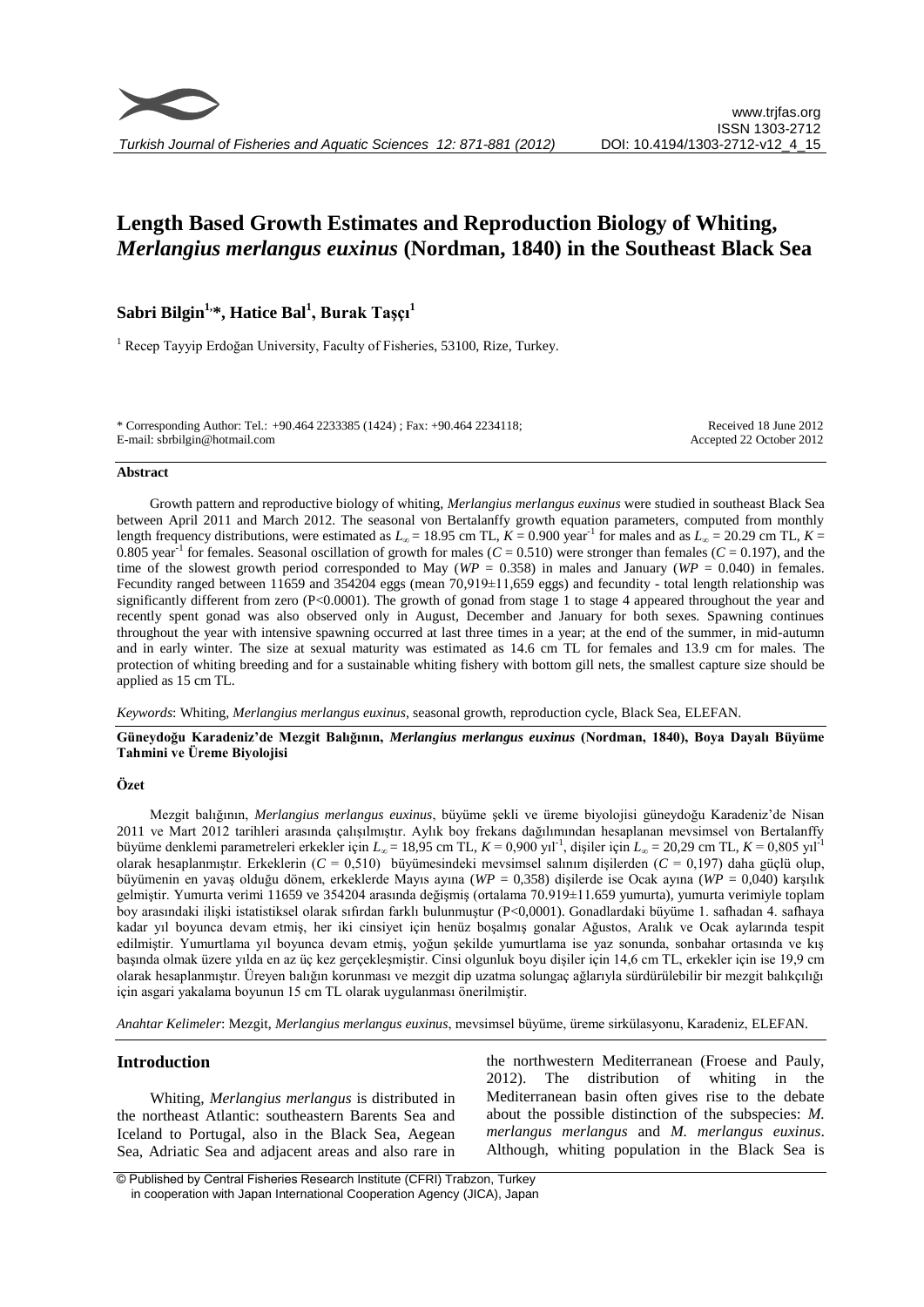reported as *Merlangius merlangus euxinus* (Nordman, 1840), *Gadus merlangus euxinus* Nordman, 1840 and *Odontogadus merlangus euxinus* (Svetovidov, 1935) in literature (Prodanov, 1980; Ismen, 1995a,b; Samsun and Erkoyuncu, 1998; Çiloğlu *et al.,* 2001; Ismen, 2002), it was reported as *Merlangius merlangus* for Black Sea, Sea of Marmara and Aegean Sea by Fricke *et al*. (2007) and in FishBase 2012 (Froese and Pauly, 2012). Fricke *et al*. (2007) have also mentioned that whiting' Black Sea to Aegean Sea populations is isolated from other populations. Furthermore, Miliić and Kraljević (2011) have recently supported that population of whiting from Black Sea is subspecies *M. m. euxinus*.

Whiting is one of the most important commercial demersal fish species in the Black Sea coast of Turkey and mainly fished by bottom trawl during autumn and winter and by gillnets throughout the year. According to the statistics of the TUIK (Turkey Statistical Institute), the average annual catch of whiting for last decades was  $10,231\pm661.2$  tons (between 8,000-13,558 tons), which constitute about  $2.4\pm0.2\%$  (between 1.8-3.4%) of the total marine fisheries production of Turkey (TUIK, 2001-2010).

Otoliths based growth estimation and reproduction biology of whiting, *M. m. euxinus* were investigated especially in the Turkish Black Sea coast (Uysal, 1994; Ismen, 1995a, 1995b; 2002; Şahin and Akbulut, 1997; Samsun and Erkoyuncu, 1998; Çiloğlu *et al.*, 2001; Samsun, 2005, 2010), in the Bulgarian Black Sea coast (Prodanov, 1980; Bradova and Prodanov, 2003) and in the Romanian Black Sea coast (Maximov *et al*., 2007).

Length frequency data analyses (LFDA) can also be used to estimate growth parameters of fish populations and others like mortality rates (Pauly, 1990; Pauly *et al*., 1995; García and Duarte, 2006). A modified von Bertalanffy growth model has been developed to incorporate such a seasonal growth pattern (Somers, 1988). A seasonal growth pattern has recently been reported for two fish species, garfish, *Belone belone* (Kalayci and Yeşilçiçek, 2012) and anchovy, *Engraulis encrasicolus* (Bilgin *et al.,* 2012) in the Black Sea. However, there is no detailed information on the seasonal growth rate of whiting in the Black Sea. Therefore, the aim of this study was to estimate the seasonal von Bertalanffy growth parameters using length frequency data for each sex and reproduction biology (e.g. gonad development, spawning period, size at sexual maturity, fecundity) of whiting in the southern Black Sea.

#### **Materials and Methods**

Monthly samplings were conducted between April 2011 and March 2012 in the Rize coast, in the southern Black Sea. Individuals were captured with commercial whiting fishermen's whiting bottom gill nets 17, 18, 20 mm bar mesh sizes between 55 and 70 m depth. Bottom structure included mussels, gravel and stony beds and bare sandy habitats.

The total length (TL) of each whiting was measured with a sensitivity of 1 mm. Specimens and gonad weight were weighed (wet weight) on a balance with a sensitivity of 0.001 g.

Least squares regression analysis with MS Excel software was used to calculate the weight-length relationship parameters. The weight-length relationship was estimated using log transformed weight and length data as:

$$
Log (W) = a + b \times log (TL),
$$

where W is the body weight (g), TL is the total length (cm), *a* is the intercept, and *b* is the slope of the regression line.

The standard von Bertalanffy growth (VBG) equation  $L_t = L_{\infty}$  [1-e<sup>-K(t-to)</sup>] predicts length as a function of age and is used when growth has a nonseasonal pattern. Seasonal growth was described using the Somers's (1988) version of the VBG equation:

$$
L_t = L_{\infty} \left[ 1 - e^{-\left[ -K(t-t_o) - \left( \frac{CK}{2\pi} \right) \sin 2\pi (t-t_s) + \left( \frac{CK}{2\pi} \right) \sin 2\pi (t_o - t_s) \right]} \right]
$$

where,  $L_t$  is length at age t,  $L_{\infty}$  is the asymptotic length to which the whiting grow, *K* is the growth-rate parameter,  $t_0$  is the nominal age at which the length is zero, *C* is the relative amplitude  $(0 \le C \le 1)$  of the seasonal oscillations,  $t<sub>S</sub>$  is the phase of the seasonal oscillations  $(-0.5 \leq ts \leq 0.5)$  denoting the time between 0 and the start of the convex segment of the first sinusoidal oscillation.

The period of lowest growth rate, known as the winter point (*WP*), was calculated as:  $WP = t_S + 0.5$ .

Seasonal and non-seasonal VBG curves were fitted to the length distributions after first displaying a range of values of *K* and *L<sup>∞</sup>* and decreasing iteratively the range to maximize the goodness of fit (Rn) of the VBG curves to the data. Rn values were calculated as:

$$
Rn = \frac{10^{\frac{ESP}{ASP}}}{10}
$$

where, ASP is the available sum of peaks, computed by adding the best values of the available peaks, and ESP is the explained sum of peaks, computed by summing all the peaks and troughs hit by the VBG curve.

To estimate growth parameters from length data, monthly length frequency distributions were constructed using 0.5 cm TL size class intervals. The VBG parameters of the seasonal and non-seasonal versions were estimated using the Electronic Length Frequency Analysis (ELEFAN) (Pauly, 1987) with the computer package Length Frequency Distribution Analysis (LFDA; Kirkwood *et al.*, 2001). These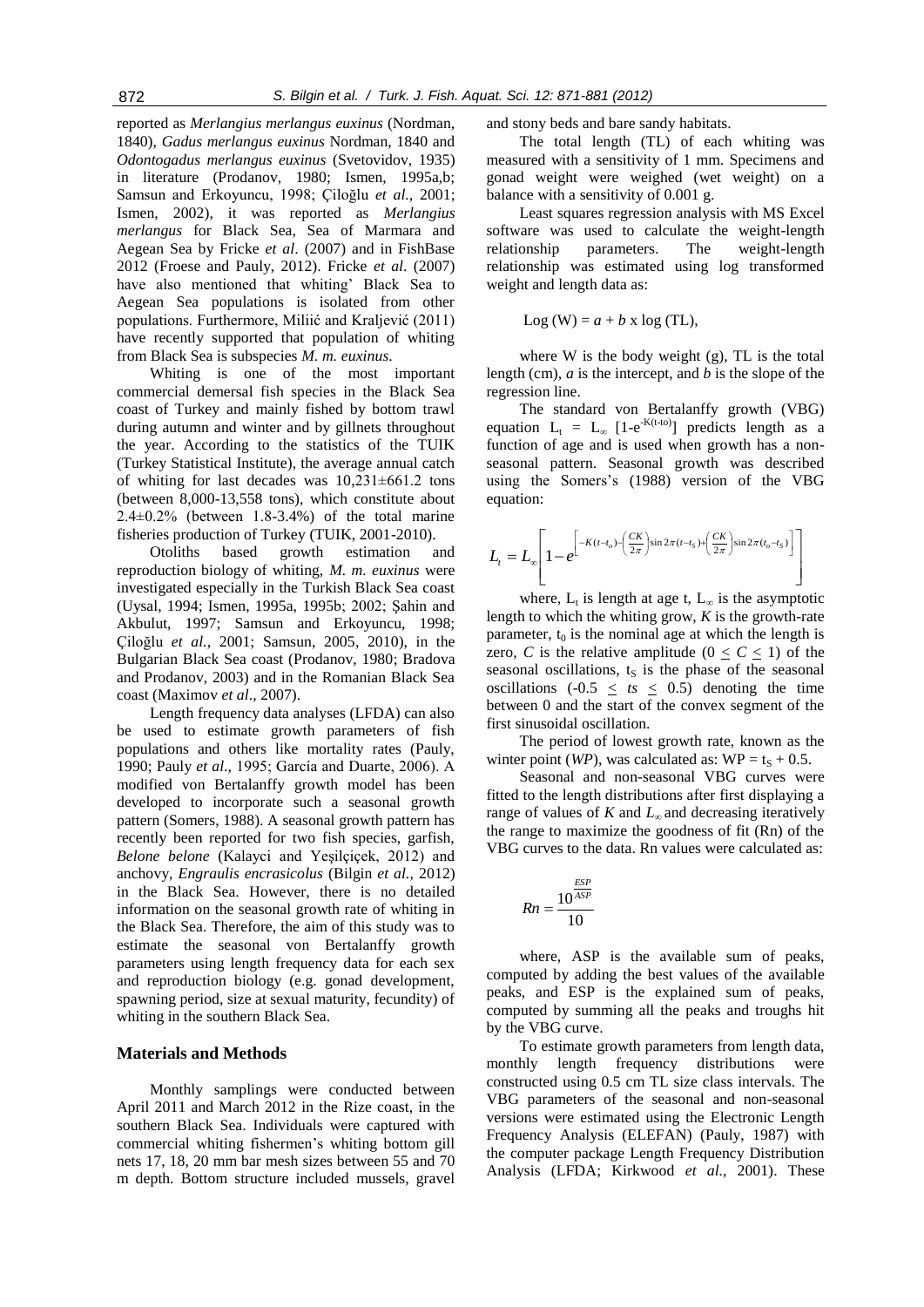estimations were conducted for females and males separately. Note that the female fish in the largest size (28.1, 28.3, 28.6, 30.7 cm TL) sampled in May 2011 were not used in the growth analysis because these individuals caused lower Rn value and lots of growth curves between the truncated size structures of female. So, only monthly distributions for which up to 23 cm size classes in females were available were used in the growth analysis.

Growth performance comparisons were made using the growth performance index  $(\Phi)$  which is preferred rather than using  $L_\infty$  and  $K$  individually (Pauly and Munro, 1984) and is computed as:

$$
\Phi' = \log(K) + 2 \log(L_{\infty}).
$$

The maturity stages were determined within five categories, based on morphological characteristics of the ovaries and testes, modified by Gerritsen *et al*., (2003): stage 1: virgin, stage 2: developing virgin, stage 3: mature, stage 4: ripe or running, and stage 5: recently spent.

The spawning period was graphically determined for both sexes by the monthly variation of mean values of the gonadosomatic index (GSI) as:

$$
GSI = \frac{Wg}{W} \times 100
$$

where,  $Wg =$  gonad weight (g),  $W =$  total weight (g).

A total of 34 mature ovaries with stage 3 and 4 (ripe not running) were used for fecundity estimation. The mature ovaries were cut longitudinally and fixed separately in Gilson's fluid. The ovaries were regularly vigorously shaken about 30 days to remove the eggs from the membranes. To calculate of total fecundity, the ovaries were than processed as described by Ismen (1995a). To compare of total fecundity with results of Ismen (1995a) in the Black Sea, the fecundity-total length relationship was estimated using log transformed fecundity and length data as:

$$
Log(F) = a + b \times log(TL)
$$

where F is the total fecundity, TL is the total length (cm), *a* is the intercept, and *b* is the slope of the regression line.

Size at sexual maturity was determined in females and males by calculating the proportion of mature females and males in 0.5 cm size classes. Individuals with stages 3, 4 and 5 in the gonad development stages were considered as mature. The proportion of mature females and males by size were fitted to the logistic equation:

$$
P=\frac{1}{1+e^{a+bTL}},
$$

where P is the proportion of mature females or females, *a* and *b* are the coefficients of the equation, and TL is the total length. Size at sexual maturity (*TL50*), corresponding to 50% sexually mature for females and males, was calculated from -(*a*/*b*).

#### **Results**

A total of 1952 whiting (830 females and 1122 males) were sampled between April 2011 and March 2012. Total length of females ranged between 11.6 and 30.7 cm (mean  $15.72\pm0.06$  cm) and the total length of males ranged between 10.8 and 20.4 cm (mean  $15.15\pm0.04$  cm). The mean total length of females was significantly (U-test: 3.707E05, P<0.001) greater then the mean total length of males. Looking at the overall size frequency distribution (Figure 1), dominant length interval was found between 14.5- 17.0 cm for females (31.4%) and for males (42.1%).



**Figure 1.** Length composition of females and males of whiting, *Merlangius merlangus euxinus* between April 2011 and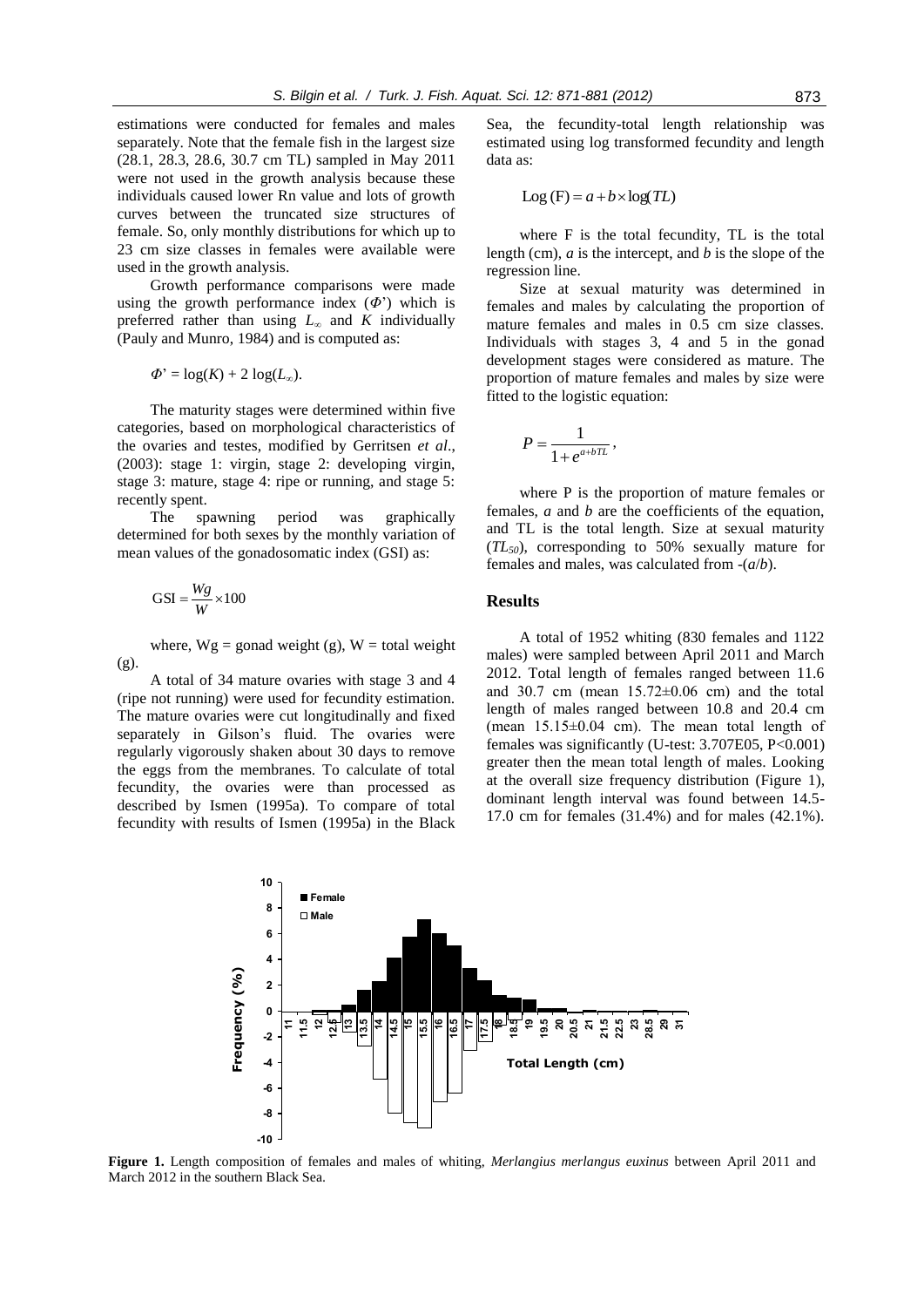Size frequency distribution were significantly different (Kolmogorov-Smirnov two-sample test;  $d =$ 0.15455,  $P = 1.95E-10$  between females and males. Monthly length frequency distribution showed that the amount of the whiting under the legal size (13 cm total length) was found negligible level (3.6%) especially captured in April and July indicating groups of small individuals were not obtained whiting gill net fisheries in the study areas (Figure 2). On the other hand, amount of the captured whiting under the size at sexual maturity length (15 cm TL) which is calculated in this study was found important level  $(27.6\%)$ .

The slope of the weight-length relationship was

significantly (ANCOVA; P<0.0001) different between sexes. Therefore, this relationship was separately for each sex. The relationship for females was: Log (W) = -0.0022+1.2199 Log (TL)  $(R^2 =$ 0.8789,  $N = 830$ ) and for males it was: Log (W) = - $1.9214 + 2.8135$  Log (TL)  $(R^2 = 0.8438, N = 1122)$ .

The slope of the regression lines for females and males were significantly different from the isometric growth curve slope (ANCOVA, P<0.0001).

The seasonal and non-seasonal von Bertalanffy growth parameters estimated from length-frequency distribution analysis (LFDA) for females and males are shown in Table1. Asymptotic total length and growth coefficient parameters were similar value for



**Figure 2.** Montly length-frequency distribution (in percentages) of females and males of whiting, *Merlangius merlangus*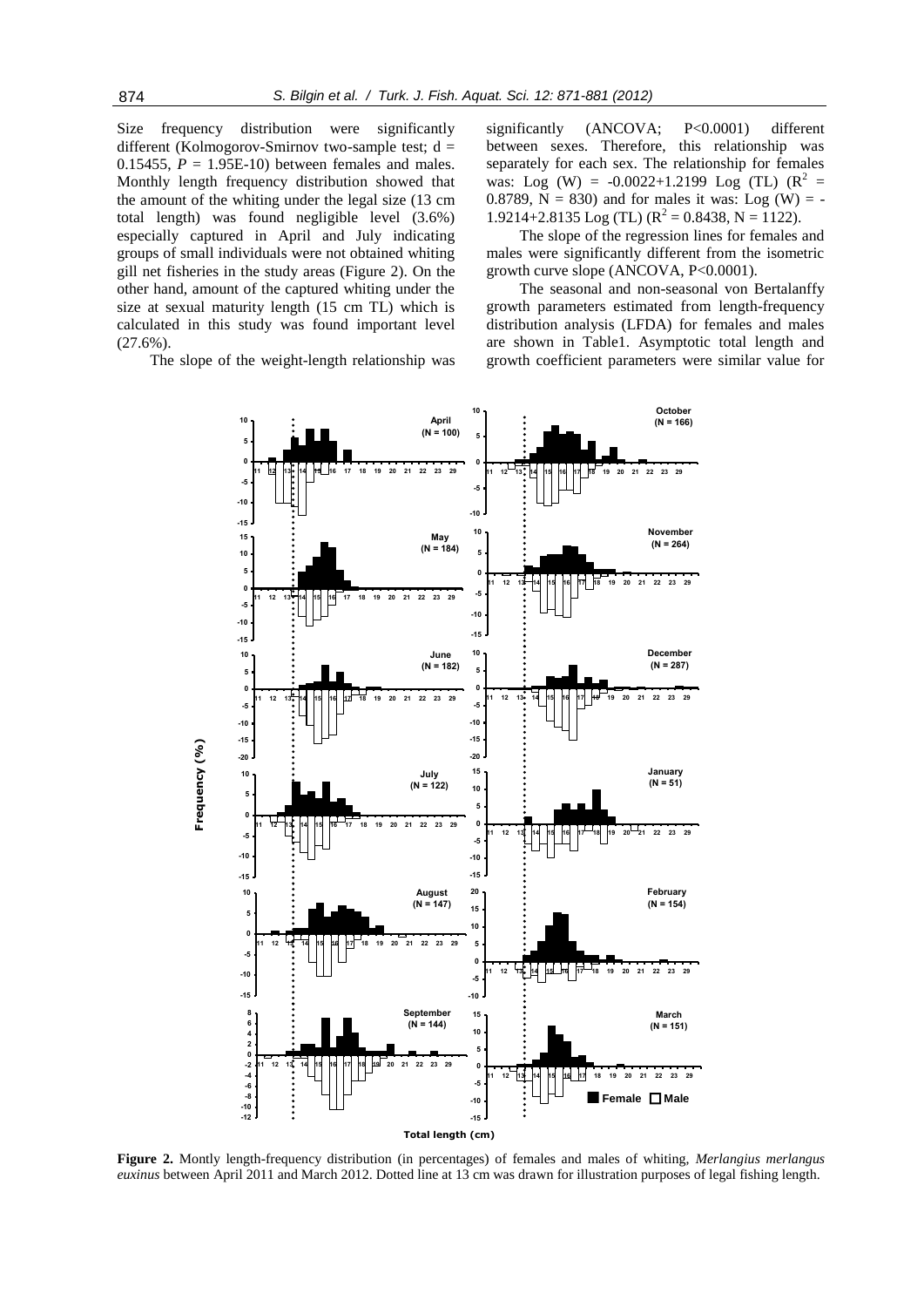| Table 1. Seasonal and non-seasonal von Bertalanffy growth parameters estimated from length–frequency distribution analysis |  |  |  |  |
|----------------------------------------------------------------------------------------------------------------------------|--|--|--|--|
| for males and females                                                                                                      |  |  |  |  |

| Parameters                | Seasonal |          |         | Non-seasonal |
|---------------------------|----------|----------|---------|--------------|
|                           | Male     | Female   | Male    | Female       |
| $L_{\infty}$ (cm)         | 18.95    | 20.29    | 18.95   | 20.28        |
| $K$ (year <sup>-1</sup> ) | 0.90     | 0.805    | 0.93    | 0.801        |
| $t_0$ (year)              | $-0.24$  | $-0.76$  | $-0.26$ | $-0.82$      |
| <b>WP</b>                 | 0.358    | 0.040    |         |              |
| ts                        | $-0.142$ | $-0.460$ |         |              |
| $\mathsf{C}$              | 0.510    | 0.197    |         |              |
| $\boldsymbol{\varPhi}'$   | 2.509    | 2.520    | 2.524   | 2.518        |
| Rn                        | 0.464    | 0.283    | 0.430   | 0.274        |

*L∞*, asymptotic total length (cm); *K*, growth coefficient (year-1 ); *t0*, age at zero length; *WP*, winter point; *ts*, the phase of the seasonal oscillations; *C*, amplitude of growth oscillation; *Rn*, goodness of fit index; *Φ*´, growth performance index.

females and males both seasonal and non-seasonal version of growth curve. On the other hand, the seasonal LFDA analyses showed that females have higher L*<sup>∞</sup>* (20.29 cm TL) than males (18.95 cm TL), whereas the growth coefficient value, *K* was higher in males (0.900) than females (0.805). Seasonal growth oscillation for males  $(C = 0.510)$  were stronger then females  $(C = 0.197)$ . The start of the slowest growth period was estimated in January for females ( $WP =$ 0.040) and at the start of May for males (WP  $=$ 0.358). The Rn value of the non-seasonal growth curve improved 3.3% for males (Figure 3a, 3b) and 7.9% for females (Figure 4a, 4b) when the seasonal growth curve was fitted, indicating that, at last for our data, females exhibit a bit more seasonal growth pattern than males. Growth performance indices (Φ´) for females derived from seasonal (2.520) and nonseasonal (2.518) VBG parameters were fairly similar for males derived form seasonal (2.509) and nonseasonal (2.524) VBG parameters (Table 1).

Monthly proportion of ovaries and testes all maturity stages are exhibited in Figure 5. The stages from 1 to 4 appeared throughout the year both sexes with the exception of the stage 1 in September and March for females and stage 4 in April for males. Stage 5 was observed only in August, December and January both females and males. Individuals with stage 4 occurred in comparatively higher percentages in June, September and between December and January for females and June, September, October, December and February for males.

Looking at the monthly changes in GSI values variation (Figure 6), three peaks of GSI values were clearly exhibited in June, September, and December for females and June, October and February for males. The small individuals were also sampled middle of spring, summer and autumn (Figure 2). Despite very mixed spawning behavior of whiting, both gonad maturity stages and GSI values indicating that, at least for our data, intensive spawning probably occurred at last three times in a year; at the end of the summer, in mid-autumn and in early winter.

Size at sexual maturity was estimated from 830 females of which 528 were mature and from 1,122 males of which 752 were mature. Total length of mature females ranged between 13.5-30.7 cm and between 12.5-20.4 cm for males. The minimum length of mature fish was 13.5 cm TL for females and 12.5 cm TL for males. The relationship between total length and proportion of mature females was:

$$
P = \frac{1}{1 + e^{19.0 - 1.3^{2}TL}}
$$
 and for males it was:  

$$
P = \frac{1}{1 + e^{13.49 - 0.97^{2}TL}}
$$
,

From this, the estimated size for 50% sexual maturity  $(TL_{50})$  was 14.6 cm TL for females and 13.9 cm TL for males (Figure 7). Total length of 34 mature female with stage 3 and 4 ranged between 13.9-28.6 cm (mean  $18.3\pm0.6$  cm) were used for fecundity estimation. Fecundity ranged between 11659 and 354204 eggs (mean 70919±11659 eggs) (Figure 8). Fecundity and total length relationship was significantly different from zero (P< 0.0001). The relationship of fecundity-total length was as: Log F = 2.7185 *Log TL* + 1.3491 ( $R^2$  = 0.7481, N = 34).

#### **Discussion**

Non-seasonal growth estimates for whiting, *Merlangius merlangus euxinus*, were estimated for Black Sea stocks (Prodanov, 1980; Uysal, 1994; Samsun and Erkoyuncu, 1998; Çiloğlu et al., 2001; Ismen, 2002; Bradova and Prodano, 2003; Samsun, 2010) (Table 2). Length based growth estimates for whiting obtained with ELEFAN showed a lower L<sup>∞</sup> and a higher *K* for both sexes when compared to other estimates derived from otoliths. On the other hand, an attempt was made to estimate seasonal growth of the whiting by Ismen (2002) for a population in the Black Sea. However, he also estimated higher  $L_{\infty}$  (33.5 cm for males and 40.4 for females) and lower K (0.17 for males and 0.15 for females) than this study. Besides exploitation pressure for whiting stocks in the Black Sea, variations in the growth rates may be the result of biotic and abiotic factors such as temperature, food availability, competition, (Gerritsen *et al*., 2003; Shiganova *et al*., 2003). Different estimation of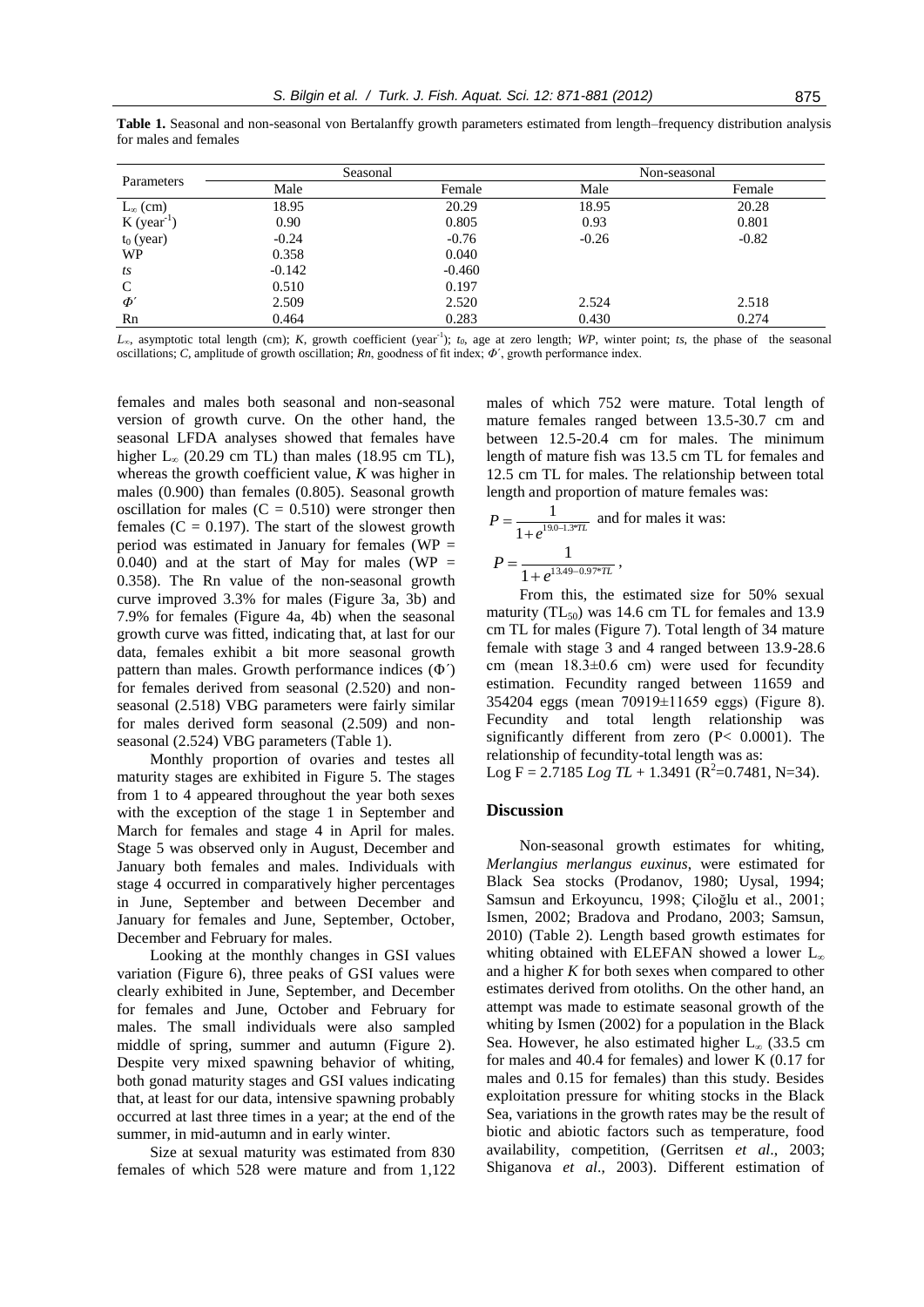

**Figure 3.** Length–frequency distribution of males whiting, *Merlangius merlangus euxinus* with non-seasonal (a) and seasonal (b) von Bertalanffy growth curves.



**Figure 4.** Length–frequency distribution of females whiting, *Merlangius merlangus euxinus* with non-seasonal (a) and seasonal (b) von Bertalanffy growth curves.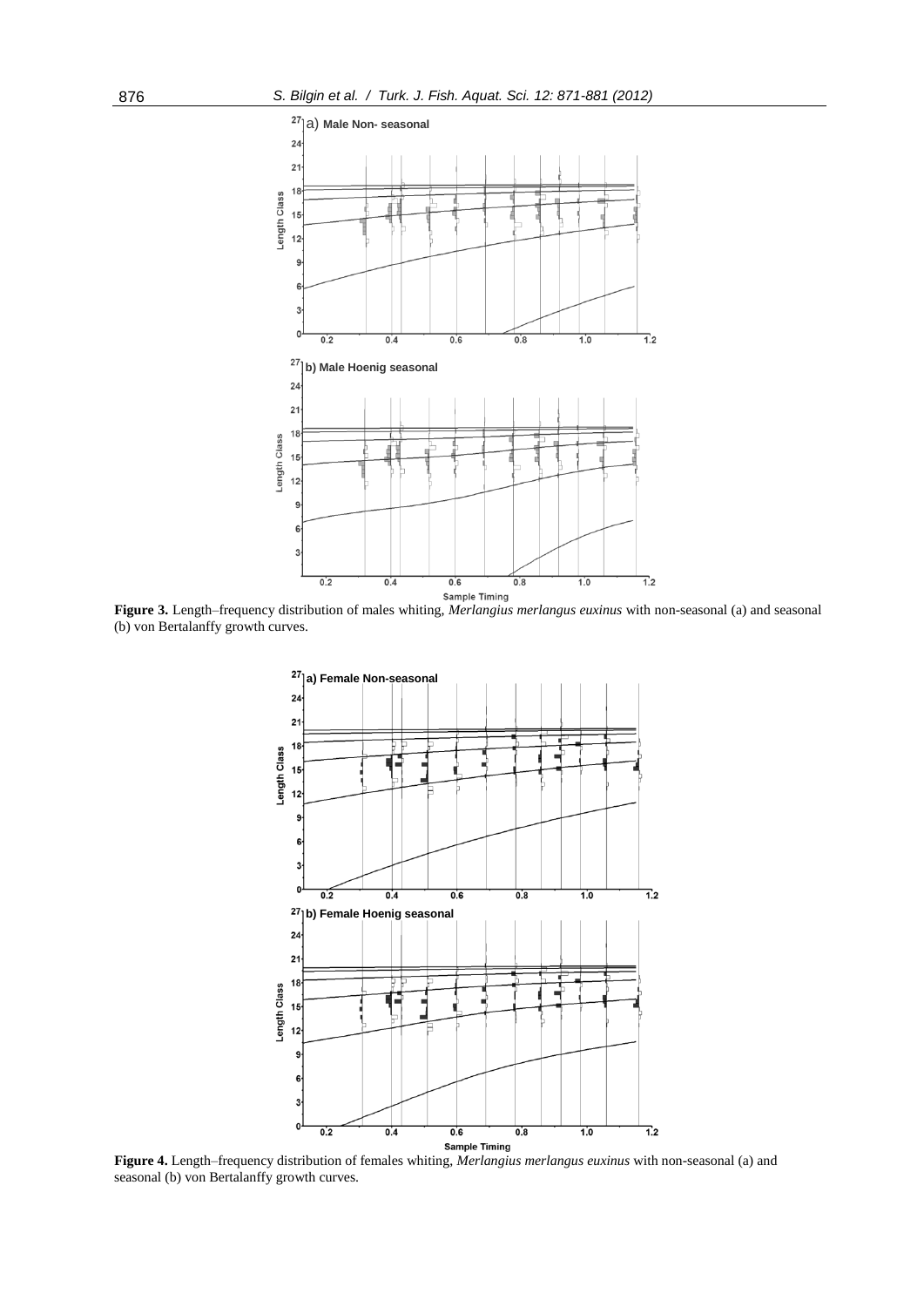

**Figure 5.** Monthly proportion of ovarian maturity stages (a) and testis maturity stages (b) in whiting, *Merlangius merlangus euxinus* and water temperature (°C).



**Figure 6.** Monthly gonadosomatic index (GSI) with standard error (SE) of female, male and all whiting, *Merlangius merlangus euxinus* between April 2011 and March 2012.

growth rates may be the results of length composition differences between years within a stock due to different fishing pressure or/and probably due to errors associated with estimates of mean length at age. Moreover, different estimations of von Bertalanffy growth parameters can be obtained from the different methods used for calculations. Growth estimate of fish based on otoliths is more reliable than ELEFAN. According to Issac (1990), ELEFAN is more appropriate for faster growth and short lived species in contrast to long lived species because tends to overestimate K and underestimated L∞. For that reason, the parameters estimated in this study should be considered as preliminary.

Seasonal growth pattern does not only differ between species but also between sexes within a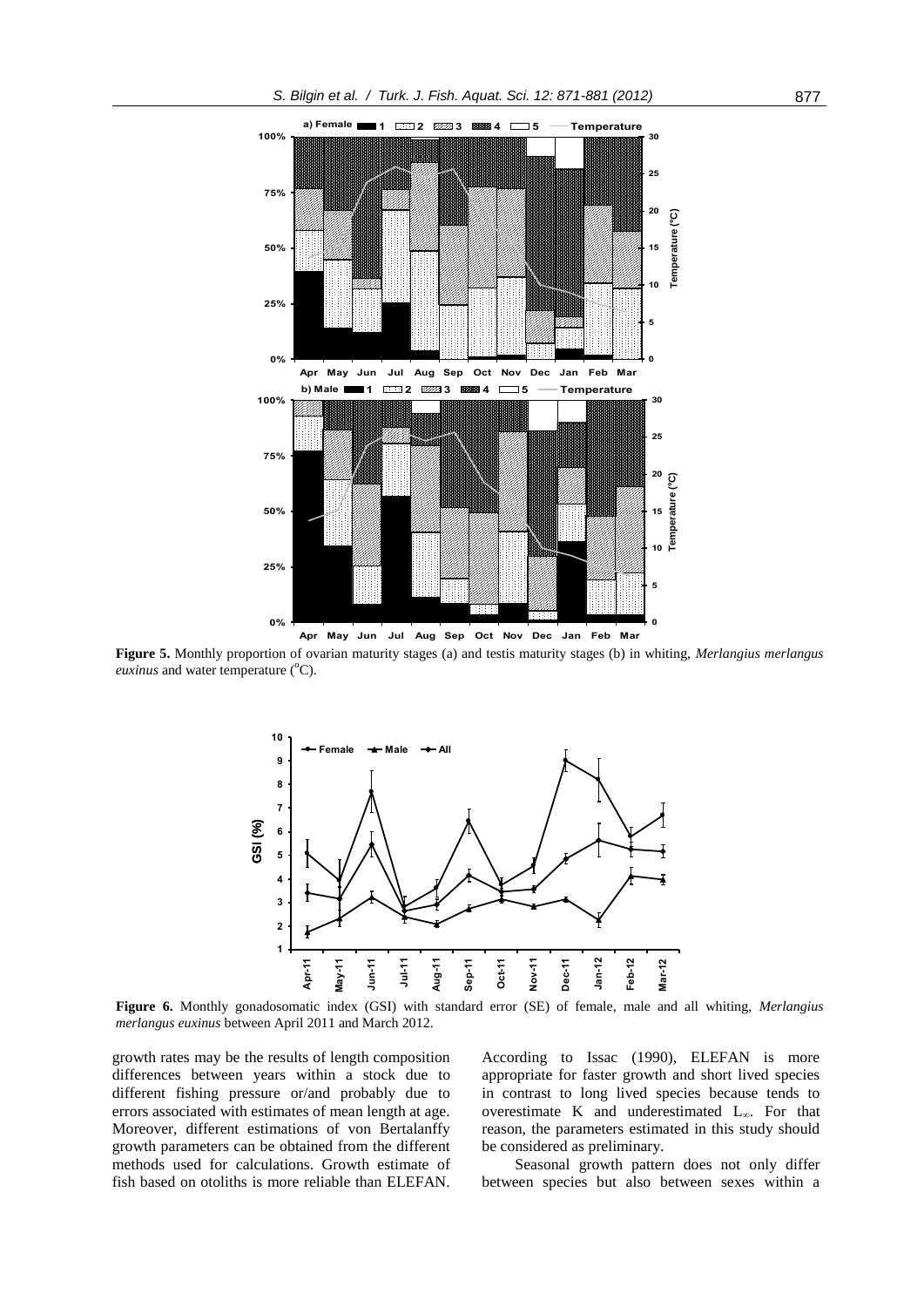

**Figure 7.** Logistic function fitting the proportion of whiting, *Merlangius merlangus euxinus* female and male to total length (cm). *TL<sup>50</sup>* corresponding to proportion of 50% of female and male that are mature.



**Figure 8.** Logistic function fitting the logarithmic fecundity of whiting, *Merlangius merlangus euxinus* to logarithmic total length (cm).

species. Our results showed that seasonal growth oscillation of whiting was more pronounced in males  $(C = 0.510)$  than females  $(C = 0.197)$ . Similarly, Ismen (2002) found that males  $(C = 0.560)$  of whiting exhibited a more pronounced seasonal oscillation than females ( $C = 0.240$ ). According to Pauly, (1981) polar and temperate fish and subtropical and tropical fish generally show seasonal growth pattern. Furthermore, the growth of fish and aquatic invertebrates such as shrimp shows seasonality due to water temperature fluctuations, light cycle and food supply and energy input into reproduction during the breeding season (Hartnoll, 1985; Pauly, 1990, 1992; Mello and Rose, 2005; Bilgin *et al*., 2009).

It have been reported that food consumption of whiting is affected by water temperature and seasons. Namely, in summer when temperature raised to 18°C the food consumption was about 60-80% higher than winter when decrease in water temperature to 7-8°C (Seyhan and Grove, 1998). In the Black Sea, food consumption of whiting was intensively during spring and summer seasons (Samsun *et al*., 2011). Therefore, in the Black Sea, water temperatures fluctuate about  $15^{\circ}$ C annually, consequently resulting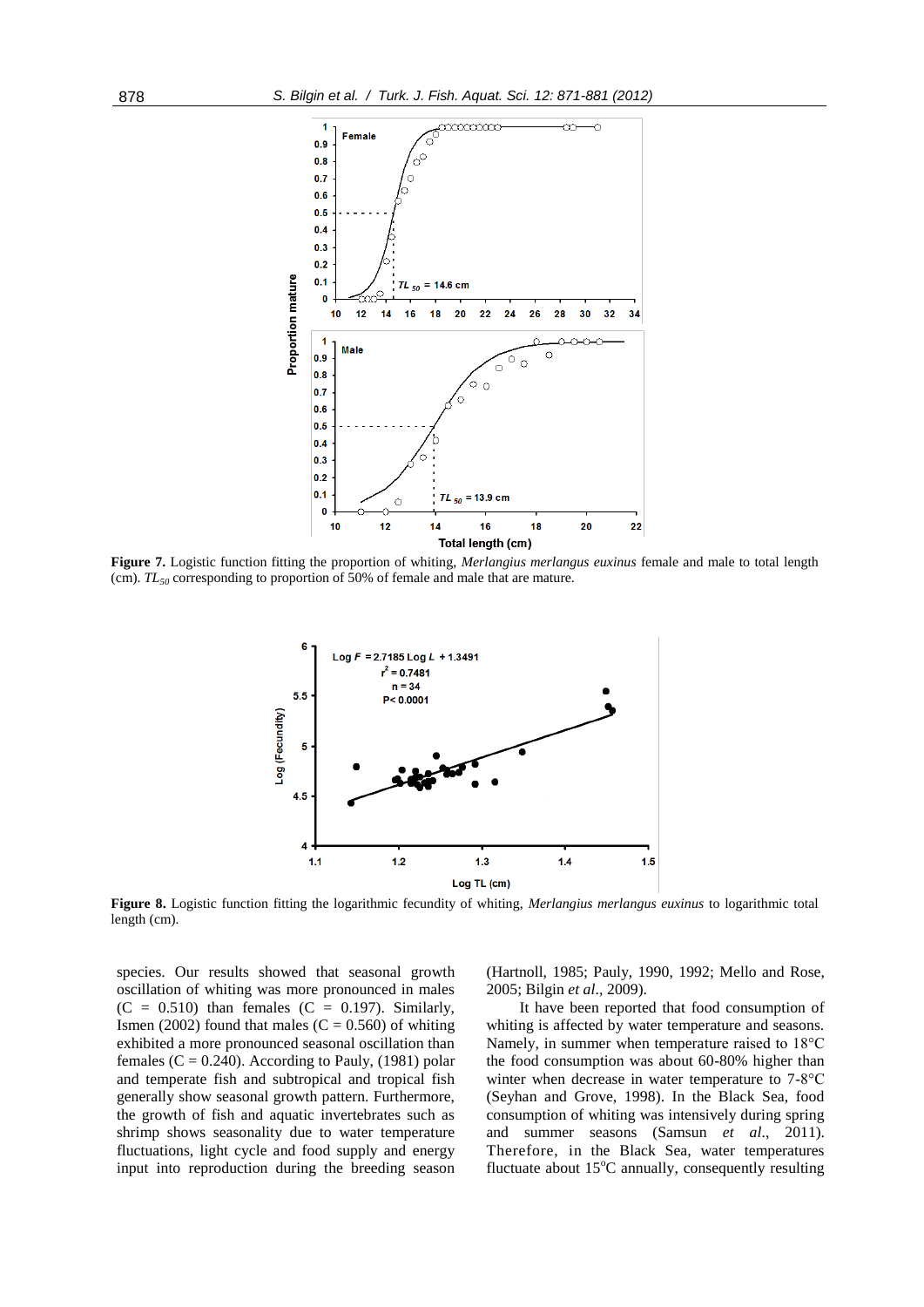| References                 | $L_{\infty}$ (cm)       | $K$ (year <sup>-1</sup> ) | $L_{min\text{-}max}$ ( $L_{mean}$ ) | $\Phi'$ |  |
|----------------------------|-------------------------|---------------------------|-------------------------------------|---------|--|
| <b>Males</b>               |                         |                           |                                     |         |  |
| Ismen, 2002                | 29.10                   | 0.220                     | $5.0 - 20$                          | 2.270   |  |
| Ciloğlu et al., 2001       | 37.20                   | 0.114                     | 11-25.3                             | 2.197   |  |
| Samsun and Erkoyuncu, 1998 |                         |                           | $9.0 - 23$                          |         |  |
| Samsun, 2010               | 32.29                   | 0.143                     | $8.7 - 22.9$ (14.79 $\pm$ 0.07)     | 2.173   |  |
| Sahin and Akbulut, 1997    | 35.93                   | 0.124                     | 8.8-21.7                            | 2.205   |  |
| <b>Females</b>             |                         |                           |                                     |         |  |
| Ismen, 2002                | 37.30                   | 0.170                     | $5.0 - 28$                          | 2.373   |  |
| Ciloğlu et al., 2001       | 52.50                   | 0.092                     | 11-30.40                            | 2.404   |  |
| Samsun and Erkoyuncu, 1998 |                         |                           | $8.1 - 24$                          |         |  |
| Samsun, 2010               | 39.00                   | 0.114                     | $8.4 - 31.5(15.35 \pm 0.07)$        | 2.239   |  |
| Sahin and Akbulut, 1997    | 45.36                   | 0.101                     | $9 - 27.7$                          | 2.316   |  |
| <b>Combined</b>            |                         |                           |                                     |         |  |
| Ismen, 2002                | 37.9                    | 0.16                      |                                     | 2.361   |  |
| Ciloğlu et al., 2001       |                         |                           |                                     |         |  |
| Samsun and Erkoyuncu, 1998 | 35.45                   | 0.138                     | $14.53 \pm 0.07$                    | 2.239   |  |
| Samsun, 2010               | 39                      | 0.115                     | $15.06 \pm 0.05$                    | 2.242   |  |
| Bradova and Prodano, 2003  | 26.63                   | 0.223                     |                                     | 2.199   |  |
| Prodanov, 1980             | 31.42                   | 0.145                     |                                     | 2.155   |  |
| <b>Uysal</b> , 1994        | 41.8                    | 0.14                      |                                     | 2.388   |  |
| Maximov et al., 2007       | 26.30<br>$-1$ $  \cdot$ | 0.160                     | $\cdot$ $\cdot$                     | 2.044   |  |

**Table 2.** Comparison of growth and size of whiting, *Merlangius merlangus euxinus*, in the Black Sea.

*L∞*, asymptotic total length (cm); *K*, growth rate (year-1 ); *Φ´*, growth performance index; *Lmin*, minimum total length (cm); *Lmax*, maximum total length (cm); *Lmean*, mean total length (cm).

in a seasonal growth pattern of whiting in this population.

The time of the slowest growth for females corresponded to January ( $WP = 0.040$ ), the period with relatively low water temperature (8°C). The time of the slowest growth period for males, however, was estimated as May ( $WP = 0.358$ ) the period with start of activity of testis (Fig. 5b). In the early study the slowest growth period of whiting in the Black Sea was estimated as September ( $WP = 0.75$ ) for males and November (*WP* = 0.85) for females corresponded to spawning period (Ismen, 2002).

Growth performance index (*Φ*´) is useful for evaluation of growth under a variety of environmental stresses (Pauly, 1991). The growth performance indices, calculated from different studies (Table 2), for females were always greater than it was for males for the whiting stocks, displaying that female whiting grew relatively faster and reached a larger asymptotic length at age compared to males in the Black Sea. Our results of *Φ*´ were relatively similar from different studies.

According to gonad maturity stages and GSI variations, reproduction activity of whiting continued during the year and intensively spawning occurred at last three times in a year; at the end of the summer, in mid-autumn and in early winter. In the early literature, the spawning time of whiting was declared almost throughout the whole year (Ismen, 1995b; Çiloğlu *et al*., 2001; Samsun, 2005). However, maximum spawning of whiting were reported between December and May (Samsun, 2005; Şahin and Akbulut, 1997), between October and July (Ismen, 1995b) and between January and August (Çiloğlu *et al*., 2001) in the Black Sea coast of Turkey.

Ismen (1995a) reported that the fecundity of whiting for the eastern Turkish Black Sea coast is highly correlated with total length by the relationship Log  $F = 2.744$  Log TL + 1.585. These results are consistent with the relationship found in our study.

Size at sexual maturity  $(TL_{50})$  was estimated as 14.6 cm for females and 13.9 cm for males. Size at sexual maturity of the whiting was estimated as 14.7 cm for females and 12.5 cm for males (Ismen, 1995b) and 13.8 cm for females and 12.9 cm for males Samsun, 2005) in the Black Sea coast of Turkey. The variation of sexual maturity length may be the result of differences in sampling procedure such as sampling gear and location. Furthermore, 50% selection size  $(L_c)$  was estimated as 15.7 cm for whiting caught by bottom trawl with 20 mm cod-end mesh size in the Black Sea (Erkoyuncu and Samsun, 1989). Our study showed that protection of whiting breeding and for a sustainable whiting fishery with bottom gill nets, the smallest capture size should be applied as 15 cm TL. Note that, whiting fishing with bottom gill nets in Turkey is conducted with 13 cm TL limitation (Anonymous, 2008). Finally, this study should be helpful results for Turkish fisheries managers (e.g. The General Directorate for Fisheries and Aquaculture) to organized sustainable fishery management in the Black Sea whiting populations.

#### **Acknowledgments**

We thank to Ahmet Kalkavan and Ozay Köse for their help in the field work. We also thank Ebru Solak and Damla Güler for their help in the laboratory studies.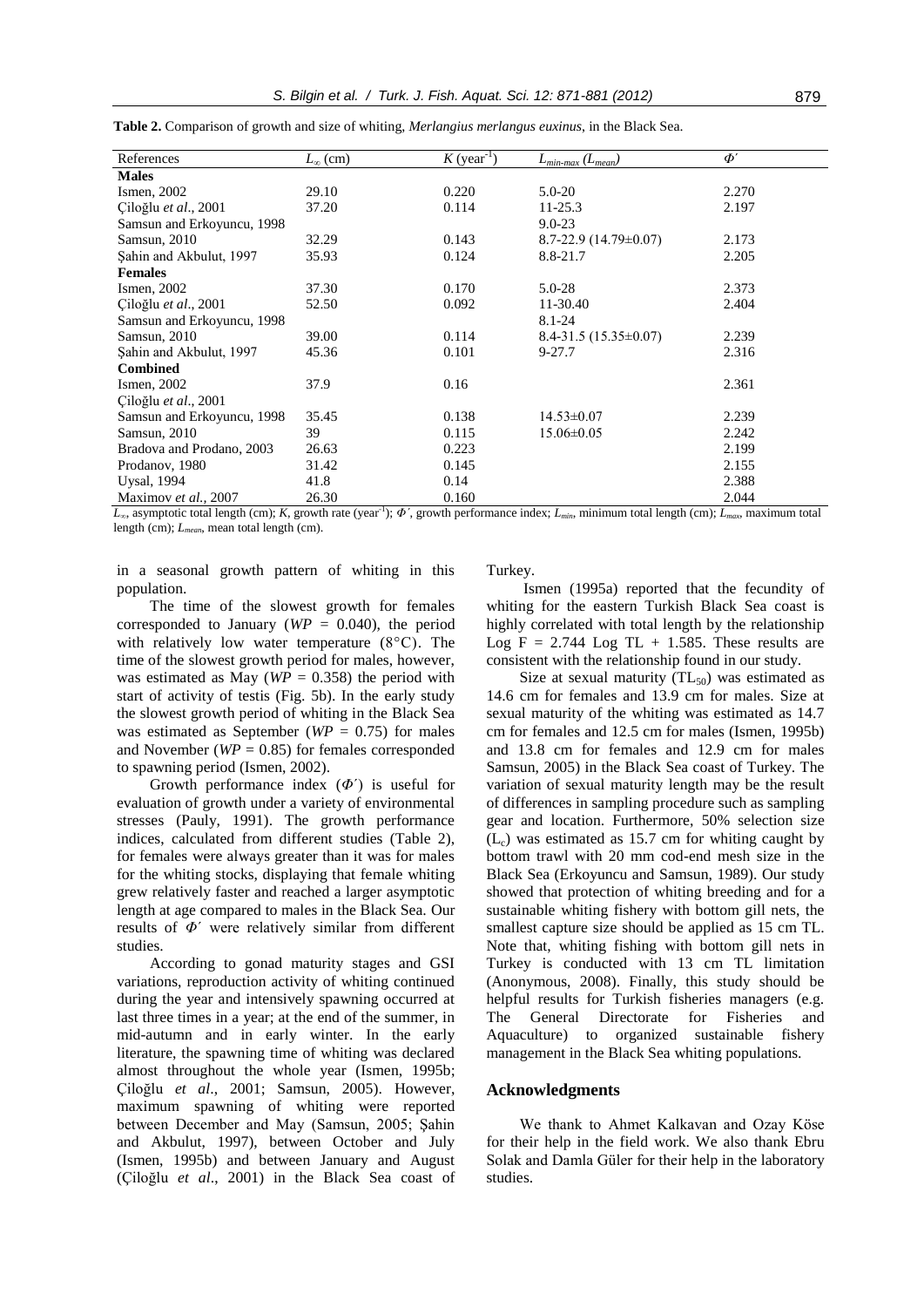#### **References**

- Anonymous, 2008. Notification 2/1 Regulating Commercial Fisheries, 112 p.
- Bilgin, S., Ozen, O., Ismen, A. and Ozekinci, U. 2009. Bathymetric distribution, seasonal growth, and mortality of the deep-water rose shrimp *Parapenaeus longirostris* (Decapoda: Penaeidae) in an unexploited stock in Saros Bay, Aegean Sea. Journal of Animal and Veterinary Advances, 8(11): 2404-2417.
- Bilgin, S., Taşçi, B. and Bal, H. 2012. Sexual seasonal growth of the European anchovy (*Engraulis encrasicolus*) caught by mid-water trawl and purse seine in the southern Black Sea. Journal of the Marine Biological Association of the United Kingdom, Available on CJO 2012 doi:10.1017/S0025315412000732.
- Bradova, N. and Prodanov, K. 2003. Growth rate of the whiting (*Merlangius merlangus euxinus*) from the western part of Black Sea. Bulgarian Academy of Sciences, 4: 157-164.
- Çiloğlu, E., Şahin, C., Zengin, M. and Genç, Y. 2001. Determination of some population parameters and reproduction period of whiting (*Merlangius merlangus euxinus* Nordmann, 1840) on the Trabzon-Yomra coast in the estern Black Sea. Turk J Zool., 25: 831-1837.
- Erkoyuncu, I. and Samsun, O. 1989. Selectivity of a trawl with a cod-end of 20 mm mesh for whting (*Gadus merlangus euxinus*). Ege University Journal of Fisheries, 24(6): 96-101.
- Fricke, R., Bilecenoglu, M. and Sarı, H.M. 2007. Annotated checklist of fish and lamprey species (Gnathostomata and Petromyzontomorphi) of Turkey, including a Red List of threatened and declining species. Stuttgarter Beiträge zur Naturkunde, (A) 706: 1-169.
- Froese, R.. and Pauly, D. 2012. FishBase. World Wide Web electronic publication. www.fishbase.org, version (04/2012).
- García, C.B. and Duarte, L.O. 2006. Length-based estimates of growth parameters and mortality rates of fish populations of the Caribbean Sea. J. Appl. Ichthyol., 22: 193-200.
- Gerritsen, H.D., Armstrong, M.J., Allen, M., McCurdy, W.J. and Peel, J.A.D. 2003. Variability in maturing and growth in a heavily exploited stock: whiting (*Merlangius merlangus* L.) in the Irish Sea. Journal of Sea Research, 49: 69-82.
- Hartnoll, R.G. 1985. Growth, sexual maturity and reproductive output. In A.M. Wenner (Ed.), Factors in adult growth. Crustacean issues, Rotterdam, The Netherlands: A. A. Balkema. 3: 101-128.
- Ismen, A. 1995a. Fecundity of whiting, *Merlangius merlangus euxinus* (L.) on the Turkish Black Sea coast. Fisheries Research, 22: 309-318.
- Ismen, A., 1995b. The Biology and population parameters of the whiting (*Merlangius merlangus euxinus* Nordmann) in the Turkish coast of the Black Sea. PhD. thesis, Mersin: Middle East Technical University, 215 pp.
- Ismen, A. 2002. A preliminary study on the population dynamics parameters of whiting (*Merlangius merlangus euxinus*) in Turkish Blak Sea coast waters. Turk J Zool., 26: 157-166.
- Issac, V.J. 1990. The accuracy of some length-based methods for fish population studies. ICLARM,

Manila, Philippines. 81 pp. ISBN: 971(1022): 86-9.

- Kalayci, F., Yeşilçiçek, T., 2012. Length based seasonal growth of the garfish, *Belone belone* (Linnaeus, 1761) (Belonidae), in the southeast Black Sea. African Journal of Biotechnology, 11(35): 8742-8750.
- Kirkwood, G.P., Aukland, R., Zara, S.J., 2001. Length frequency distribution analysis (LFDA), version 5.0. MRAG Ltd, London, UK.
- Maximov, V., Nicolaev, S., Radu, G. and Staicu, I. 2007. Estimation of growing parameters for main demersal fish species in the Romanian marine area. Recherches Marines, 38: 289-304.
- Mello, L.G.S. and Rose, G.A. 2005. Seasonal growth of Atlantic cod: effects of temperature, feeding and reproduction. Journal of Fish Biology, 67: 149-170.
- Miliić, D. and Kraljević, M. 2011. Biometry analysis of the whiting, *Merlangus merlangus* (Linneaus, 1758) from the northern Adriatic Sea. Acta Adriat., 52(1): 125- 136.
- Pauly, D., 1987. A review of the ELEFAN system for analysis of length-frequency data in fish and aquatic invertebrates. In: D. Pauly and G.R. Morgan (ed.) Length based methods in fisheries research. ICLARM Conference Proceedings 13, Manila, Philippines, and Kuwait Institute for Scientific Research, Safat, Kuwait: 7-34
- Pauly, D. 1990. Length-converted catch curves and the seasonal growth of fishes. Fishbyte, 8: 33-38.
- Pauly, D. 1991. Growth performance in fishes: rigorous description of patterns as a basis for understanding causal mechanisms. Aquabyte, 4: 3-6.
- Pauly, D. 1992. A new model accounting for seasonal cessation of growth in fishes. Aust. J. Mar. Freshwater Res., 43: 1151-1156.
- Pauly, D. and Munro, J.L. 1984. Once more on the comparison of growth in fish and invertebrates. ICLARM Fishbyte. 2: 21.
- Pauly, D., Moreau, J. and Abad, N. 1995. Comparison of age-structured and length-converted catch curves of brown trout *Salmo trutta* in two French rivers. Fisheries Research, 22: 197-204.
- Prodanov, K., 1980. Preliminary data on the growth and age of the whiting (*Odontogadus merlangus euxinus*) along the Bulgarian coast of the Black Sea. Varna, Izv. Ins. Rybn. Resur., Varna, 18: 35-44.
- Samsun, S. 2005. The research on the some reproduction and feeding characteristics of the whiting (*Gadus merlangus euxinus* Nordmann, 1840). PhD. thesis, Samsun: Ondokuz Mayıs University, Institute of science, 103 p.
- Samsun, S. 2010. The determination of some population parameters of the whiting (*Merlangius merlangus* Linnaeus, 1758) at 2001-2003 fishing season caught in the middle Black Sea. Fırat Univ. Journal of Science, 22(1): 47-54.
- Samsun, N. and Erkoyuncu, I. 1998. The research on the estimation of some parameters of whiting (*Gadus merlangus euxinus* Nordmann, 1840) caught by the bottom trawls in the area of Sinop (Black Sea) from the view point of fishery biology. Ege University Journal of Fisheries, 15(1-2): 19-31.
- Samsun, S., Erdem, Y. and Kalayci, F. 2011. Feeding Regime of whiting (*Gadus merlangus euxinus*  Nordmann, 1840) in Turkish Middle Black Sea Coast. Turkish Journal of Fisheries and Aquatic Sciences, 11: 515-522.